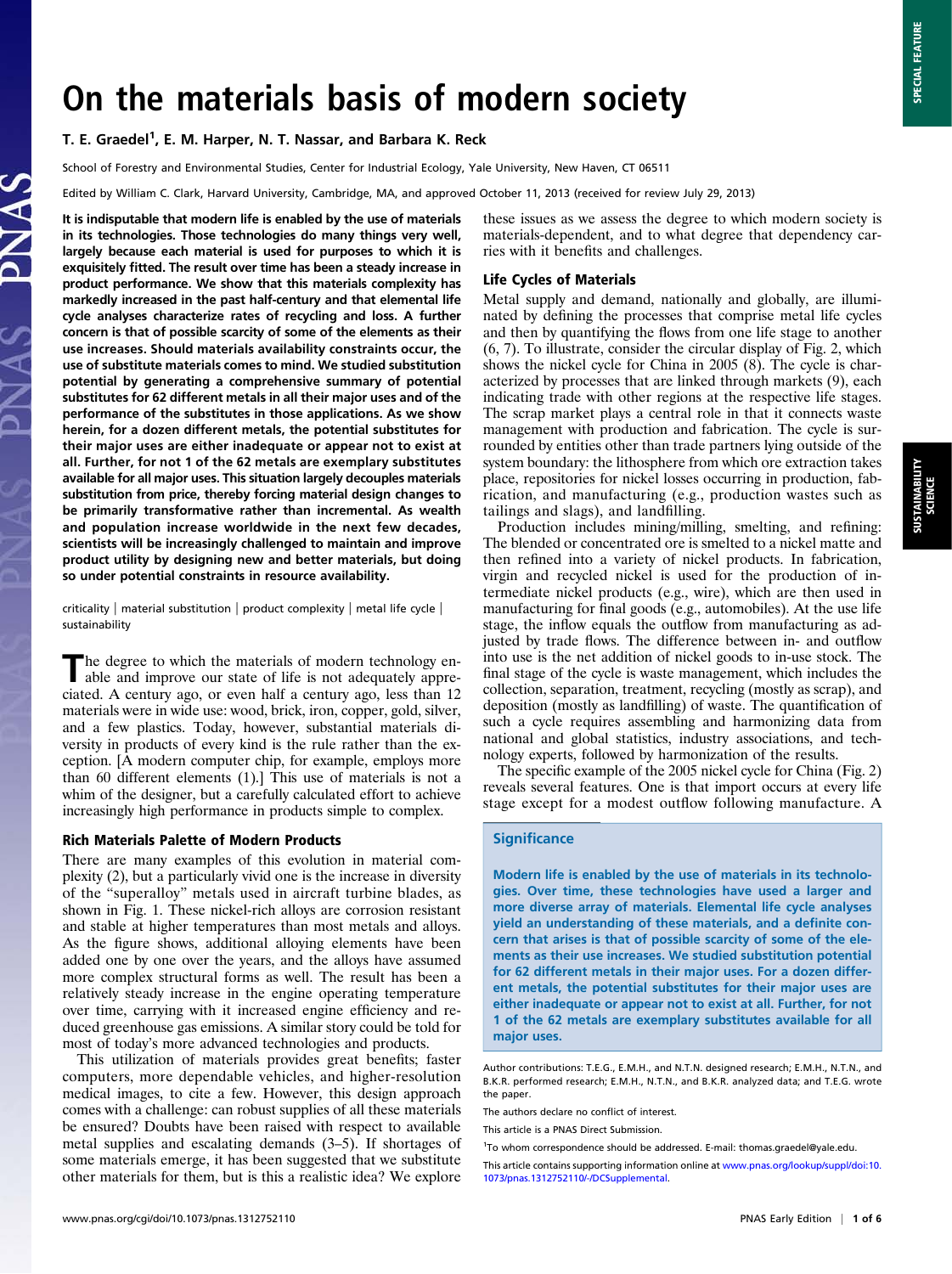

Fig. 1. The progressive development of the metal palette in high-temperature superalloys (reprinted from ref. 2, which, in turn, was adapted from ref. 34). Reprinted with permission of ASM International. All rights reserved [\(www.asminternational.org](http://www.asminternational.org)). The maximum alloy operating temperature is the highest temperature at which the alloy maintains satisfactory physical properties for at least 100 h at 140-MPa pressure (2), without the use of aids like thermal coatings or cooling mechanisms.

second is that flow into use is more than 10 times the flow out of use, an indication of the rapid buildup of the Chinese economy. A third is that the recycling structure is reasonably well developed, although the bulk of the inputs to recycling are from manufacturing scrap and not obsolete products. The implications are that the Chinese nickel cycle was far from equilibrium and highly dependent on international trade, neither feature of which was properly understood before quantification of the cycle.

Quantified elemental cycles have particular resonance because of their policy implications, both for corporations [as in improving material efficiency (10)] and governments [as in minimizing loss during recycling (11)]. Analyses of rates of recycling show that many metals see little or no recycling (12). Where discards are not lost, however, they often become objects of international trade. There is obvious financial relevance here, but there has also been a realization that international trade permits countries to import materials for which they do not have domestic resources (13), or to lose material in export instead of using domestic recycling to provide secondary resources (14). Analysis and comparison of the trade of material among countries or regions (15) help to identify the different roles regions play in the global trade network, and provide insights into policy options to promote supply security and sustainable development of resources.

#### Criticality of Metals

A metal's life cycle tells a great deal about the current situation but says nothing about possible changes in supply or demand at any point in the cycle. Those aspects can be addressed to at least some degree by studies of a metal's criticality. This concept originated in 2006 when the US National Research Council (NRC) undertook a study to address the lack of understanding and of data on nonfuel minerals important to the US economy. The report (16) defined the criticality of minerals as a function of two variables: importance of uses and availability. The NRC committee carried out preliminary criticality analyses for several metals. Of those surveyed, a number were identified as critical: rhodium, platinum, manganese, niobium, indium, and the rare earths. Copper was not considered critical, not because of lack of importance but because supply risk was judged to be low. A number of other elements were located between these extremes. The evaluations were regarded as very preliminary but served to point out the potentially great differences in criticality among a number of the metals.

There has since been further interest in criticality work (17), enough to warrant the development of a more rigorous and quantitative methodology for assessing criticality. In perhaps the most comprehensive of these, a group at Yale University has extended the NRC approach to address three key dimensions, each of which comprises one axis of criticality space: supply risk (SR), environmental implications (EI), and vulnerability to supply restriction (VSR) (18). Fig. 3 illustrates the concept and shows that a number of indicators must be evaluated for each of the three axes to locate an element in this 3D criticality space. Additionally, many of the indicators are weighted by countrylevel production data for mining and/or refining processes for the corresponding metal. Using the methodology is an exercise in both data acquisition and expert judgment. For many of the geologically scarcer specialty metals, data are in short supply, and informed estimates are needed to paint a complete picture.

The results of the criticality study for a group of six elements commonly found in copper ores (copper, silver, gold, arsenic, selenium, and tellurium) is shown in Fig. 4, plotted in 3D criticality space. The best estimate for each metal is given by the central dot, with the "uncertainty cloud" generated by a Monte Carlo calculation in which the uncertainties of the various metrics are varied across their uncertainty ranges. An important realization is that the uncertainties are not significant enough to diminish the general level of conclusions that can be drawn from the diagram, on which several features stand out. First, the supply risk for some metals (arsenic, silver, tellurium) is much greater than for some others (copper, gold). Environmental implications also vary widely, from minimal for copper, selenium, and tellurium to significant for arsenic and high for gold. The high vulnerability to supply restriction for copper and gold reflects their very wide use in modern technology and, in the case of gold, the lower availability of its most viable substitute (i.e., silver). The degree to which metals may be substituted and how available these substitutes are play an important role in determining each metal's criticality. Similar studies now nearing completion for other metals demonstrate that distinctions such as these are common among the metals, with scarce metals recently used in advanced products being more likely than the more commonly used metals to be at higher degrees of criticality.



Fig. 2. Material flow analysis for nickel in China, 2005 (8). The small dots between the life stages are the markets through which imports and exports flow. Min, mining; S, smelting; R, refining; F, fabrication; Mfg, manufacturing; U, use; W, waste management and recycling. The units are Gg Ni (thousand metric tons). The line width approximates the relative nickel flow from one node to another.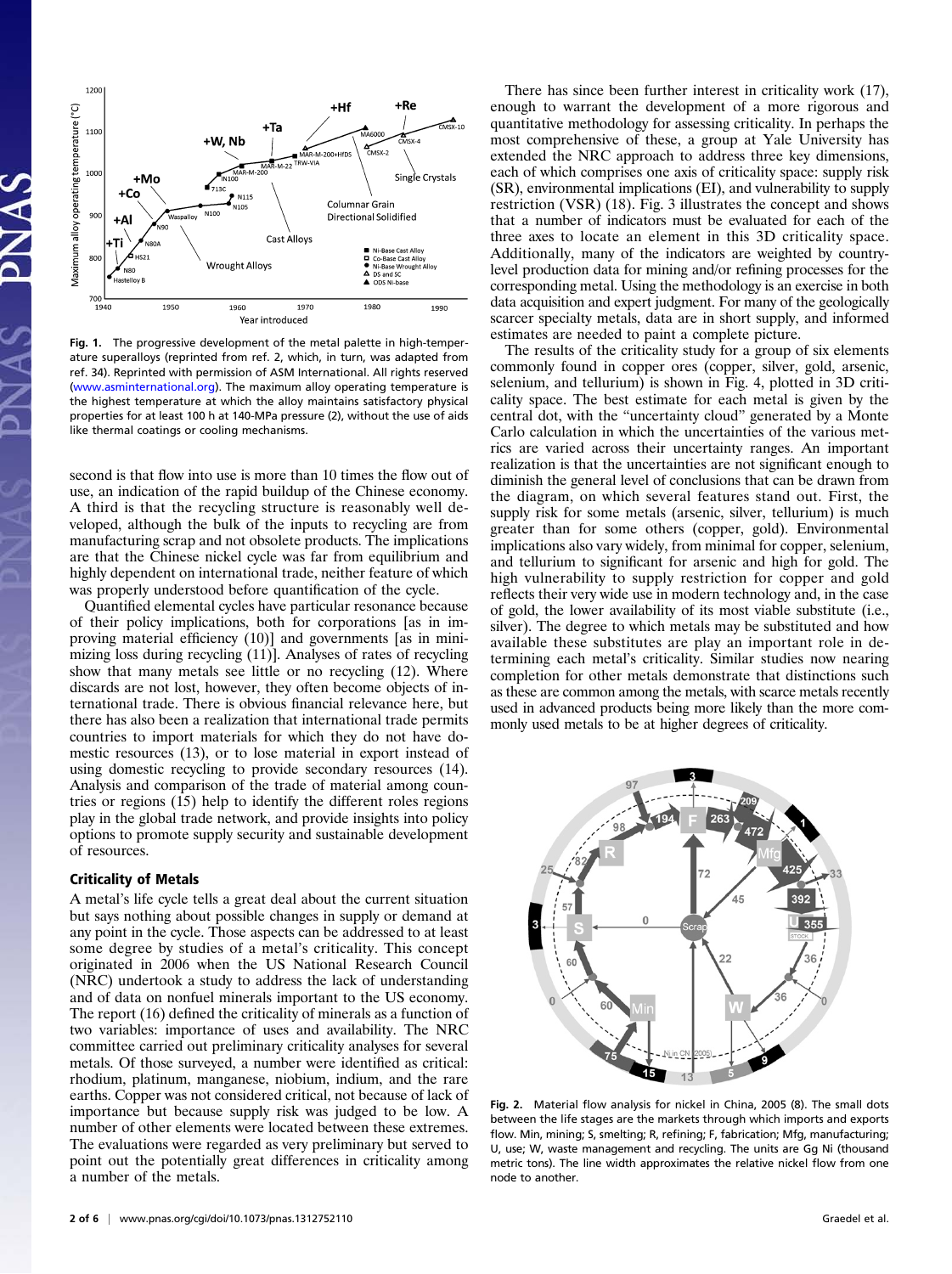

Fig. 3. The Yale analytical framework for determining metal criticality at the global level, with the metrics described in detail in ref. 18.

## Substitution in Light of Possible Resource Constraints

The evaluations of criticality discussed above are contemporary snapshot assessments. A number of studies have attempted to look into the materials future, anticipating increasing demands on the supplies of one or more of the elements. Some of these investigations (4, 19) invoke the possibility of shortages. Others (20, 21) express more confidence in sustainable long-term supply. Because such factors as energy costs, technology transformations, and geopolitics are unpredictable, it is not possible to be certain as to the degree one should be concerned about possible resource constraints. However, a related question can be asked: what is the potential for substitution by something else if the supply of a given element becomes constrained?

It has long been a tenet of resource economics that if a material's price should increase due to scarcity or some other factor, then the high price relative to historic norms will stimulate increased exploration and thereby increased supply, as well as encouraging the development by engineers and technologists of a suitable substitute (22, 23). It is certainly possible to cite instances in which the latter has occurred. A classic example is



Fig. 4. Locations of the geological copper family of elements in criticality space, global level, 2008. The highest level of criticality is at 100, 100, 100 (back right top) (updated version of a display from ref. 35).

that of cobalt use in batteries in the 1970s. When a civil war in Zaire caused a sharp decrease in the cobalt supply, scientists at the General Motors Research Laboratories and elsewhere developed excellent magnets that used no cobalt (24). More recently, a shortage of rhenium, used in superalloys in gas turbines (1), stimulated the General Electric Research Laboratories to develop alternative alloys containing little or no rhenium (25). In each case, these were not direct metal for metal substitutions, but the development of alternative materials. However, do material transformations like these occur routinely or are these special cases? Were metal for metal substitution possibilities overlooked? Are there shortages that for one reason or another have not inspired substitute identification and use or have found substitution difficult or impossible?

To investigate substitution in more detail, we determined the major uses for all of the metals and metalloids in the periodic table (62 in number) for the year 2008. For each of these uses, we then determined the best-performing (or primary) substitute and how well that substitute performs. We then analyzed this package of information with the goal of gaining new perspectives on the likelihood of substitution when viewed comprehensively rather than for a few successful examples.

It is not straightforward, in general, to determine the major uses of metals except in the case of those used in traditional technologies and over long periods of time: iron, copper, zinc, and the like. For others, the various uses to which the metal is put may be known to technologists, but not more generally. Even for those specialists, the fractions of produced metal that enter the various uses are often not generally available. To estimate those use fractions, we surveyed those most likely to know: industry associations, metal producers, metal marketers, consultancies, and product designers. The results of our estimations should be viewed from that perspective. We do not attempt to determine substitutes for all possible uses of the metals, but for those that make up at least  $80\%$  by mass of total use (typically three to five uses). We regard the order of use as likely correct in most cases and the fractional distribution into those uses as approximate (and variable over time).

The best substitute for a metal in a particular use is not always readily apparent, as is known by every materials scientist. There are general frameworks for determining likely substitutes, such as the multiparameter plots of Ashby (26); but in general, each situation must be investigated on its own. Our approach was to review the literature of substitution to the degree possible and then to interview materials scientists and product designers. The goal we set is to determine the best potential substitute in each case,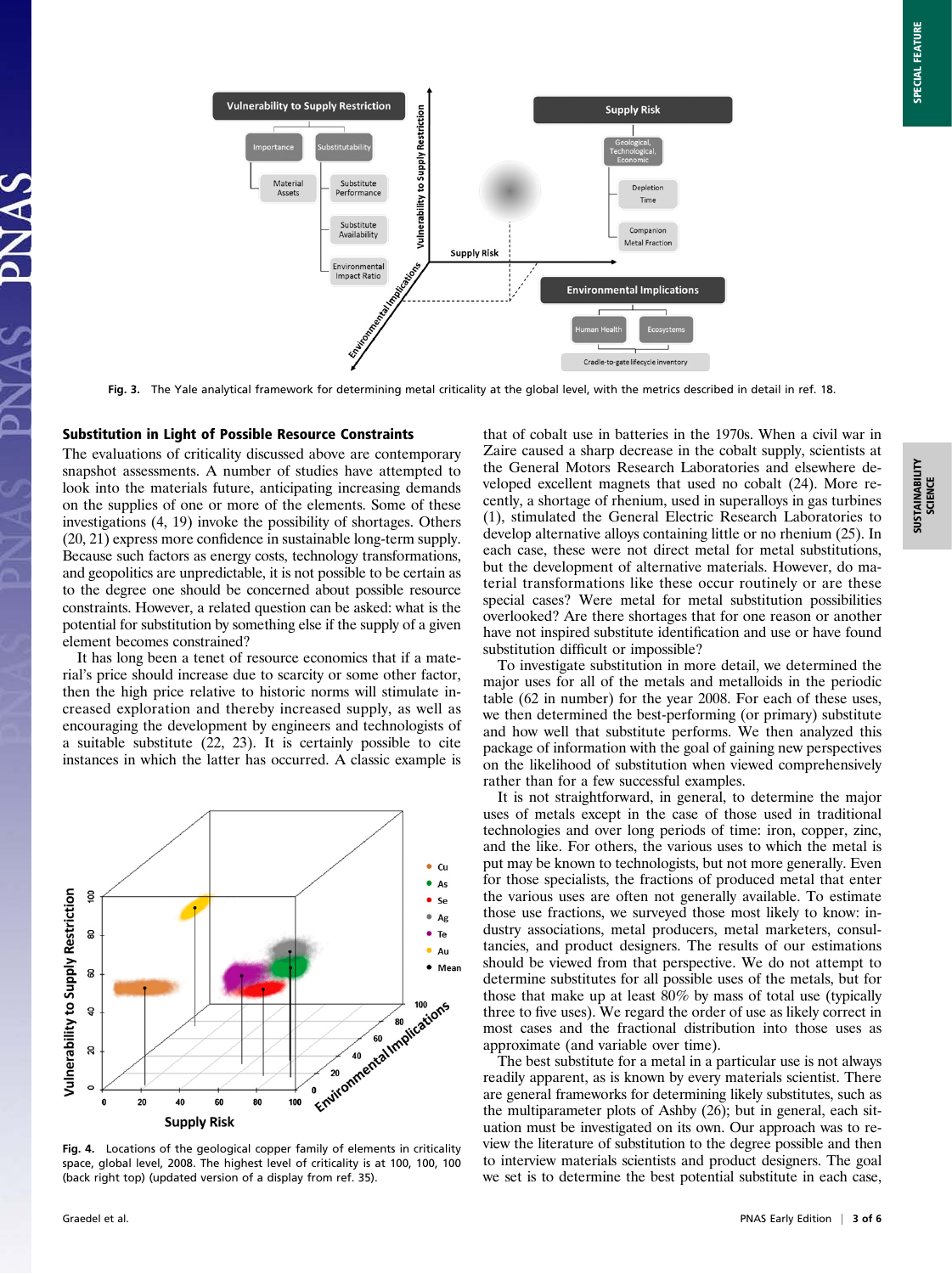#### Table 1. Tungsten uses and potential substitutes

| Application       | Fraction into<br>application | Application<br>details                                                       | Contributory tungsten<br>properties                   | Primary<br>substitutes               | Substitute<br>performance |
|-------------------|------------------------------|------------------------------------------------------------------------------|-------------------------------------------------------|--------------------------------------|---------------------------|
| Cemented carbides | $50\% * (36)$                | Metal cutting and forming tools,<br>and mining and construction<br>equipment | High hardness and high<br>compressive strength        | Boron nitride (37)                   | Adequate                  |
| Mill products     | $15\%*$ (36)                 | Light filaments, electrodes,<br>and welding applications                     | High melting point                                    | Molybdenum                           | Good                      |
| Specialty steels  | $8.5\%$ <sup>†</sup>         | Tool steels and dies                                                         | Resistance to mechanical and<br>thermal shock         | Molybdenum (37, 38)                  | Good                      |
| Superalloys       | $8.5\%$ <sup>†</sup>         | Turbine engine components                                                    | Corrosion resistance and<br>high temperature strength | Nickel and molybdenum<br>alloys (37) | Good                      |
| Other             | $18\%*$ (36)                 | Includes pigments and<br>counterweights                                      | Low vapor pressure and high<br>density                | <b>Diverse</b>                       | Not applicable            |

\*Value for 2005.

† Value for 2005, and superalloys and steels were aggregated in global statistics (36) so we assumed an equal division of use.

regardless of whether it is in fact a good substitute. For broad end use categories such as industrial machinery or catalysts, we select the substitute that could replace the largest mass fraction of the broad category. We then estimate the likely performance of the substitute in a particular use, again through literature searches and by consulting with product designers and materials scientists.

Through consideration of all of these factors, we define the substitutability for each element, that is, the evaluation of the degree to which material substitution in a metal's major uses is likely to be relatively successful. Table 1 demonstrates features of this process, using tungsten as the example. Tungsten has five major use categories (or set of applications), each of which relates to specific physical and chemical properties of the element. For each use, and drawing extensively on the materials science literature and expert opinion, we identify the substitute element that will most closely approach the performance of tungsten in that application and then define on an ordinal basis how well that substitute performs. The ratings are exemplary, good, adequate, or poor, with the four designations in the analysis as 12.5, 37.5, 62.5, and 87.5 (i.e., the respective medians of the ranges 0–25, 25–50, 50–75, and 75–100). For three of tungsten's five uses, the potential substitute is determined to provide good performance. For the use in of cemented carbides in Table 1 (which is, by far, tungsten's major application), an adequate substitute exists. In the fifth case, substitution varies over the diverse uses, and there is no single substitute for this use.

Details of the overall analysis and a complete table of potential substitutes for the major uses of 62 metals are given in *[SI Text](http://www.pnas.org/lookup/suppl/doi:10.1073/pnas.1312752110/-/DCSupplemental/pnas.201312752SI.pdf?targetid=nameddest=STXT)*. We have compiled or determined the major uses and addressed materials substitution across these major uses of the metals of the periodic table. The result can be no more than an approximation of reality because of data limitations and because of the constant fluctuation in metal use in response to technological innovation, market forces, and the like. Nonetheless, it provides a foundation useful for analyses of the life cycles of metals, the dependence of technology development on competing uses for the same material, the market potential of substitute materials, and related issues.

The aggregated summary of this research is shown in the substitute performance periodic table of Fig. 5. In a number of cases, the ratings seem unsurprising, but others are nonintuitive. For several widely used metals, aluminum and zinc, for example, substitute performance throughout their major uses is moderate to good. For others of the widely used metals, however (copper, chromium, manganese, and lead), this is not the case; for those elements, no good substitutes are presently available for their major uses. Other metals with low to very low substitute performance include the important superalloy metal rhenium, the platinum group metal rhodium, several of the rare earths (lanthanum, europium, dysprosium, thulium, and ytterbium), yttrium, strontium, and thallium.

A further very interesting result is that absolutely none of the 62 metals have substitutes that provide exemplary performance across all its major applications. Therefore, one might say that facile substitution as a generic solution to supply risk fails in every case. There are considerable nuances and interpretations in our analysis, and one should be cautious of universal statements, but it seems very clear that substitution in the face of metal scarcity is not a general panacea. In fact, if the information in *[Supporting Information](http://www.pnas.org/lookup/suppl/doi:10.1073/pnas.1312752110/-/DCSupplemental/pnas.201312752SI.pdf?targetid=nameddest=STXT)* is combined with the relative willingness of users to pay, one could explore which application or applications of a metal "drop out" first if supply is disrupted.

It is important to recall the methodology used for this evaluation when interpreting the results. In each case, the result is heavily influenced by the use fractions of the major uses and the existence of suitable substitute performance. For the rare earths and platinum group metals, for example, the best substitute is generally a metal from the same group, thus posing the same supply risk as the target metal.

#### Future of Materials Use

It is paradoxical that the materials complexity of modern products brings with it a heightened level of risk. Because each constituent is carefully chosen to enable exquisite performance,



Fig. 5. The periodic table of substitute performance. The results are scaled from 0 to 100, with 0 indicating that exemplary substitutes exist for all major uses and 100 indicating that no substitute with even adequate performance exists for any of the major uses.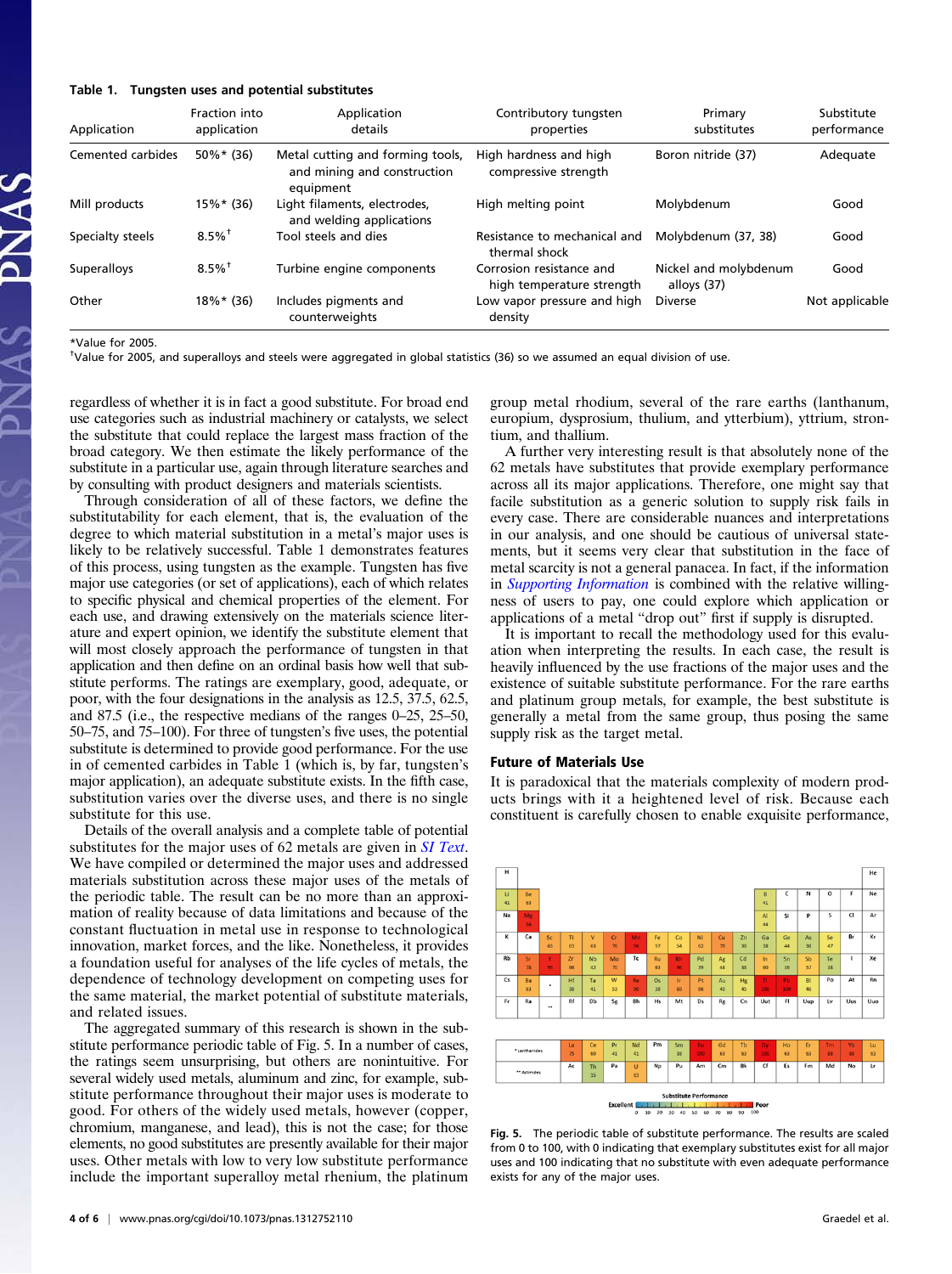

Fig. 6. Per capita iron stocks in use vs. per capita gross domestic product (GDP) purchasing power parity (1990 international dollars). Iron stock data are based on medium lifetime assumptions, except for Japan, where lower lifetime estimates were applied. The thick gray-green line is a fitted logistic growth curve used to estimate the contemporary iron stocks in other countries. Reprinted with permission from ref. 27. Copyright 2011 American Chemical Society.

precise physical and chemical properties essentially become requirements. Substitution by a different material, in those cases, is very likely to decrease product performance, raise the price, or both. The product thus becomes increasingly vulnerable to supply risks resulting from natural disasters, political unrest in crucial mining regions, energy restrictions, trade barriers, or other causes.

Complexity carries with it another attribute, which is that the ore deposits that yield the metals used in complex products are not uniformly distributed from a geographical perspective. No country or region, in fact, has substantial deposits of everything; platinum comes largely from South Africa and Russia, copper from Chile and the United States, strontium from China and Spain, and so on. The consequence is that modern technology is dependent on resources from every continent other than Antarctica, a situation that increases the potential for geopolitical machinations as far as resources are concerned.

Over the longer term, some comfort might be drawn from evidence that mature societies may reach saturation points for the amount of metals in use on a per capita basis. A convincing case has been made for iron saturation for several countries (Fig. 6) (27), and a tentative confirmation is seen for aluminum in the United States (28). These data seem to be saying that, at a certain point, an individual's share of iron and aluminum in buildings,

- 1. National Research Council (2008) Minerals, Critical Minerals, and the U.S. Economy (National Academies Press, Washington), Chap 2.
- 2. Greenfield A, Graedel TE (2013) The omnivorous diet of modern technology. Resour Conserv Recycling 74:1–7.
- 3. Harmsen J, Roes AL, Patel MK (2013) The impact of copper scarcity on the efficiency of 2050 global renewable energy scenarios. Energy 50:62–73.
- 4. Kleijn R, van der Voet E (2010) Resource constraints in a hydrogen economy based on renewable energy sources: An exploration. Renew Sustain Energy Rev 14(9):2784–2795.
- 5. Prior T, Giurco D, Mudd G, Mason L, Behrisch J (2012) Resource depletion, peak minerals and the implications for sustainable resource management. Glob Environ Change 22(3):577–587.
- 6. Ayres RU (1994) Industrial Metabolism: Theory and Policy, eds Allenby BR, Richards DJ (National Academy Press, Washington), pp 23–37.
- 7. Socolow R, Thomas V (1997) The industrial ecology of lead and electric vehicles. J Ind Ecol 1(1):13–36.
- 8. Reck BK, Rotter VS (2012) Comparing growth rates of nickel and stainless steel use in the early 2000s. J Ind Ecol 16(4):518–528.

bridges, automobiles, and other products is as much as is desired, and further injections of the metals need only replace metal that is discarded in obsolete products. As more metals data are acquired, we may expect to see this situation extended to other major metals, thus opening the door over the next few decades to a gradual shift from primary to secondary resources as the principal source of supply. This behavior seems less likely for the scarcer metals, which have been used only within the last two or three decades, whose use is increasing, and whose end-of-life recycling is generally low (29). For those metals, saturation of per capita demand may be a long time coming. Additionally, saturation at the per capita level should not be overemphasized, because absolute resource demands will continue to grow: emerging economies with their large and growing populations will more than compensate for any saturation seen in mature and industrialized countries during the coming years.

What does this enhanced understanding of metal demand and metal use say to the "if we run short, the market will produce a substitute" argument? The first thing to say is that for some materials and for some final products, we know of no suitable substitute. In other cases, product performance would suffer markedly under substitution. These arguments can, of course, be trumped by new and transformative technologies, many of which are under active investigation: advanced composite materials (30), bulk metallic glasses (31), and structural biological materials (32), to name a few. Transformations are unlikely to happen rapidly, however: a recent study by the European Parliament (33) states "The majority of substitutions are currently in the research and development stage, and market-ready solutions are rarely available." Thus, the outstanding efforts of materials scientists over the last few decades appear to have effectively decoupled substitution from price in many cases, because often no suitable substitute can be found no matter what price is offered without performance and function being seriously compromised.

It thus appears that society will need to pay more attention to the acquisition and maintenance of nonrenewable resources than has been the case in the past. Growing populations, growing affluence, and the materials diversity of modern technologies are straining the resource capacities on which we draw. The situation need not inspire panic, but should instead stimulate more diligent and more comprehensive approaches to the balance between supply and demand across the entire periodic table.

ACKNOWLEDGMENTS. This research is based on extensive metal statistics generated over the last 12 y. Wei-Qiang Chen, Zhouwei Diao, Xiaoyue Du, Goksin Kavlak, Philip Nuss, and Stefania Panousi provided research assistance. We thank the US Geological Survey, Roskill Information Services, SMR Steel & Metals Market Research, and many others for providing data. Sponsors included the US National Science Foundation, the Nickel Institute, the International Stainless Steel Forum, the International Chromium Development Association, the International Molybdenum Association, General Electric, Grundfos, Renault Group, Shell Global Development, and the Volkswagen Group.

- 9. Müller DB, Wang T, Duval B, Graedel TE (2006) Exploring the engine of anthropogenic iron cycles. Proc Natl Acad Sci USA 103(44):16111–16116.
- 10. Cullen JM, Allwood JM, Bambach MD (2012) Mapping the global flow of steel: From steelmaking to end-use goods. Environ Sci Technol 46(24):13048–13055.
- 11. Cullen JM, Allwood JM (2013) Mapping the global flow of aluminum: From liquid aluminum to end-use goods. Environ Sci Technol 47(7):3057–3064.
- 12. United Nations Environment Programme (2011) The Recycling Rates of Metals: A Status Report. A Report of the Working Group on the Global Metal Flows to the International Resource Panel. Graedel TE, Allwood J, Birat J-P, Reck BK, Sibley SF, Sonnemann G, Buchert M, Hagelüken C. (UNEP, Paris), pp 18–21.
- 13. Johnson J, Graedel TE (2008) The "hidden" trade of metals in the United States. J Ind Ecol 12(5-6):739–753.
- 14. Fuse M, Yamasue E, Reck BK, Graedel TE (2011) Regional development or resource preservation? A perspective from Japanese appliance exports. Ecol Econ 70(4):788–797.
- 15. Dittrich M, Bringezu S (2010) The physical dimension of international trade Part I: Direct global flows between 1962 and 2005. Ecol Econ 69(9):1838–1847.
- 16. National Research Council (2008) Minerals, Critical Minerals, and the U.S. Economy (National Academies Press, Washington), Chap 1.